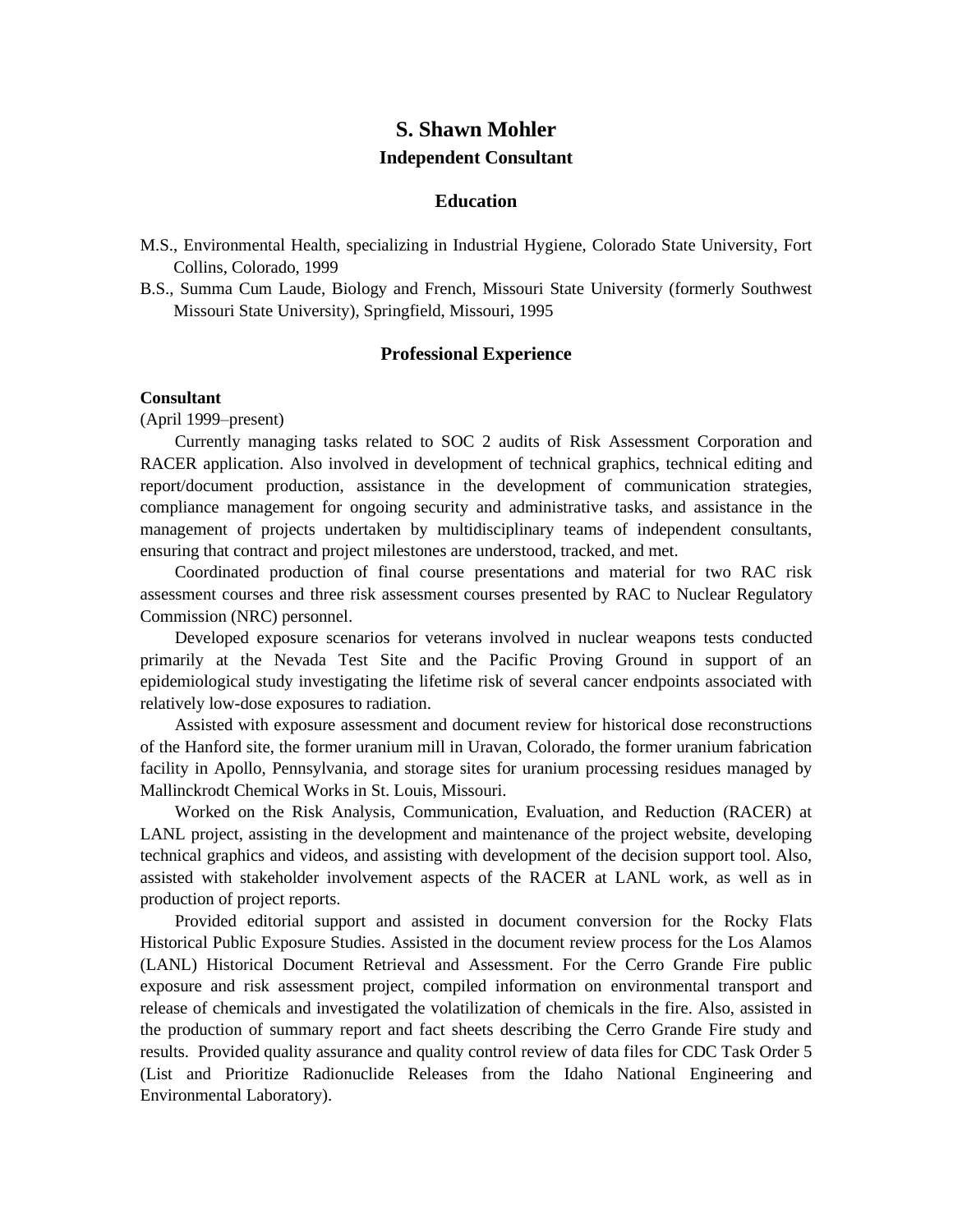### **Practicum**

(Summer 1998)

Performed case study of a decontamination and decommissioning project at the Rocky Flats Environmental Technology Site (RFETS). Correlated air sampling results with surface sampling results, the tasks performed, and other relevant variables.

## **Practicum**

(Summer 1997)

Produced a document profiling and characterizing operations involving beryllium throughout the history of the Rocky Flats Environmental Technology Site (RFETS). Presented an overview of the work at the 1997 DOE Occupational Exposure Assessment and Chronic Beryllium Disease Prevention Program Workshop.

### **Peer-Reviewed Publications**

- J. E. Till, Harold L. Beck, Jill W. Aanenson, Helen A. Grogan, H. Justin Mohler, **S. Shawn Mohler**, Paul G. Voillequé. 2022. "Dosimetry associated with veterans who participated in nuclear weapons testing." *Int. J. of Radiation Biology*, special issue. (in press).
- Till, J.E., H.L. Beck, J.W. Aanenson, H.A. Grogan, H.J. Mohler, **S.S. Mohler**, and P.G. Voillequé. 2018. "Dosimetry associated with veterans who participated in nuclear weapons testing." *International Journal of Radiation Biology*, DOI: 10.1080/09553002.2018.1551639.
- Beck, H.L., J.E. Till, H.A. Grogan, J.W. Aanenson, H.J. Mohler, **S.S. Mohler**, and P.G. Voillequé. 2017. "Red Bone Marrow and Male Breast Doses for a Cohort of Atomic Veterans." *Radiation Research*, 187(2): 221-228.
- Till, J.E., H.L. Beck, J.W. Aanenson, H.A. Grogan, H.J. Mohler, **S.S. Mohler**, and P.G. Voillequé. 2014. "Military Participants at U.S. Atmospheric Nuclear Weapons Testing — Methodology for Estimating Dose and Uncertainty." *Radiation Research.* 181(5): 471 – 484.
- Till, J.E., H.A. Grogan, H.J. Mohler, J.R. Rocco, **S.S. Mohler**. 2012. "RACER: An Integrated Approach to Data Management, Risk Assessment, and Decision Making." *Health Physics*, 102 (4), April.
- Grogan, H.A., J.W. Aanenson, P.D. McGavran, K.R. Meyer, **S.S. Mohler**, H. J. Mohler, J.R. Rocco, A.S. Rood, J.E. Till and L.H. Wilson. 2006. "Applied Modeling of the Cerro Grande Fire at Los Alamos: An Independent Analysis of Exposure, Health Risk, and Communication with the Public." In *Applied Modeling and Computations in Nuclear Science*. ACS Symposium Series 945. Edited by T.M. Semkow, S. Pommé, S.M. Jerome, and D.J. Strome. American Chemical Society, Washington, D.C.

# **Technical Reports**

Risk Assessment Corporation (RAC). Contributing Authors; J.W. Aanenson, H.A. Grogan, B. Jacobs, G.G. Killough, K.R. Meyer, H.J. Mohler, **S. Mohler**, J.R. Rocco, A.S. Rood, P. Shanahan, E.A. Stetar, L. Hay Wilson, J.E. Till. 2009. *Risk Analysis, Communication,*